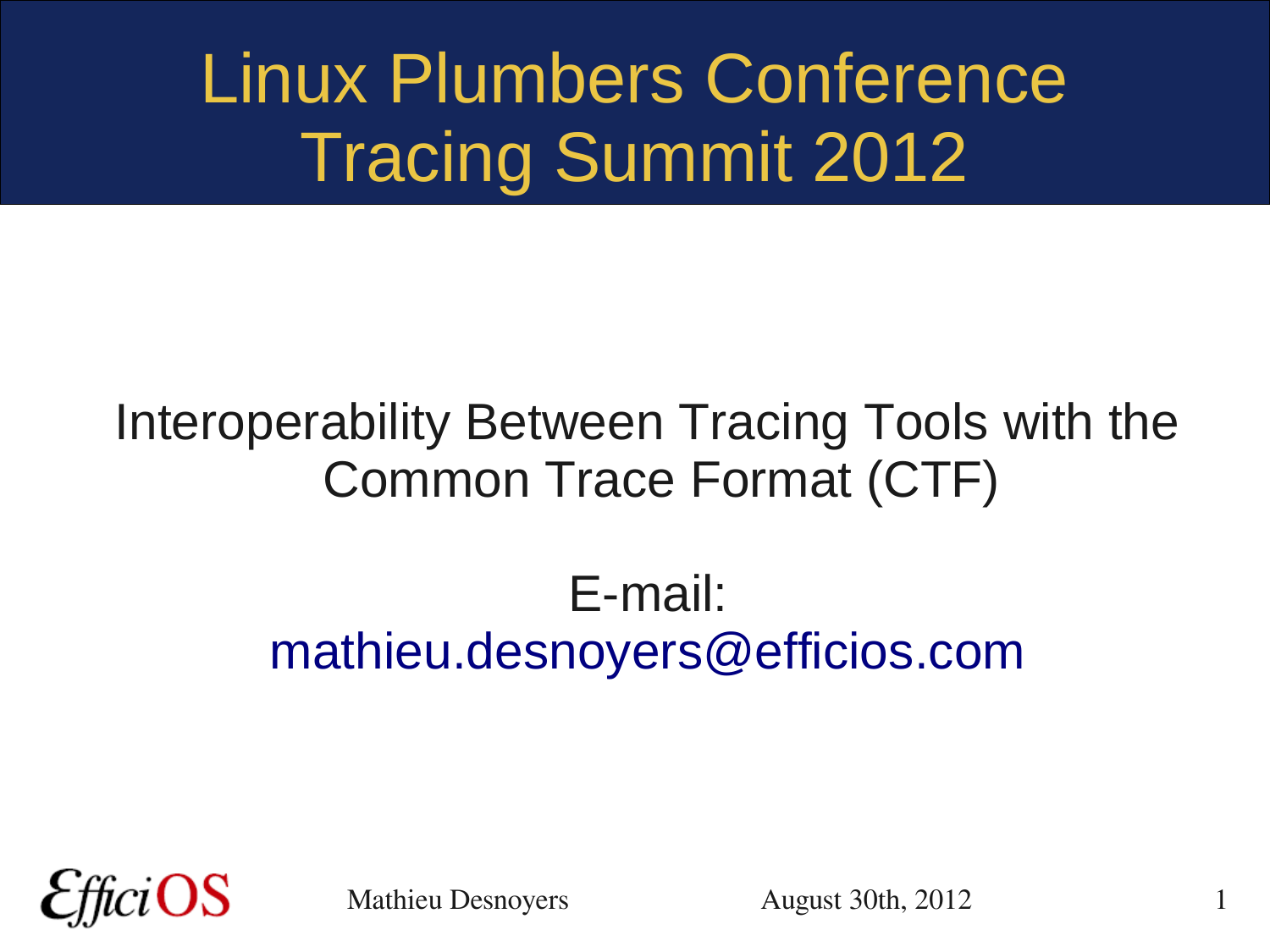#### > Presenter

- Mathieu Desnoyers
- EfficiOS Inc.
	- [http://www.efficios.com](http://www.efficios.com/)
- Author/Maintainer of
	- LTTng, LTTng-UST, Babeltrace, Userspace RCU

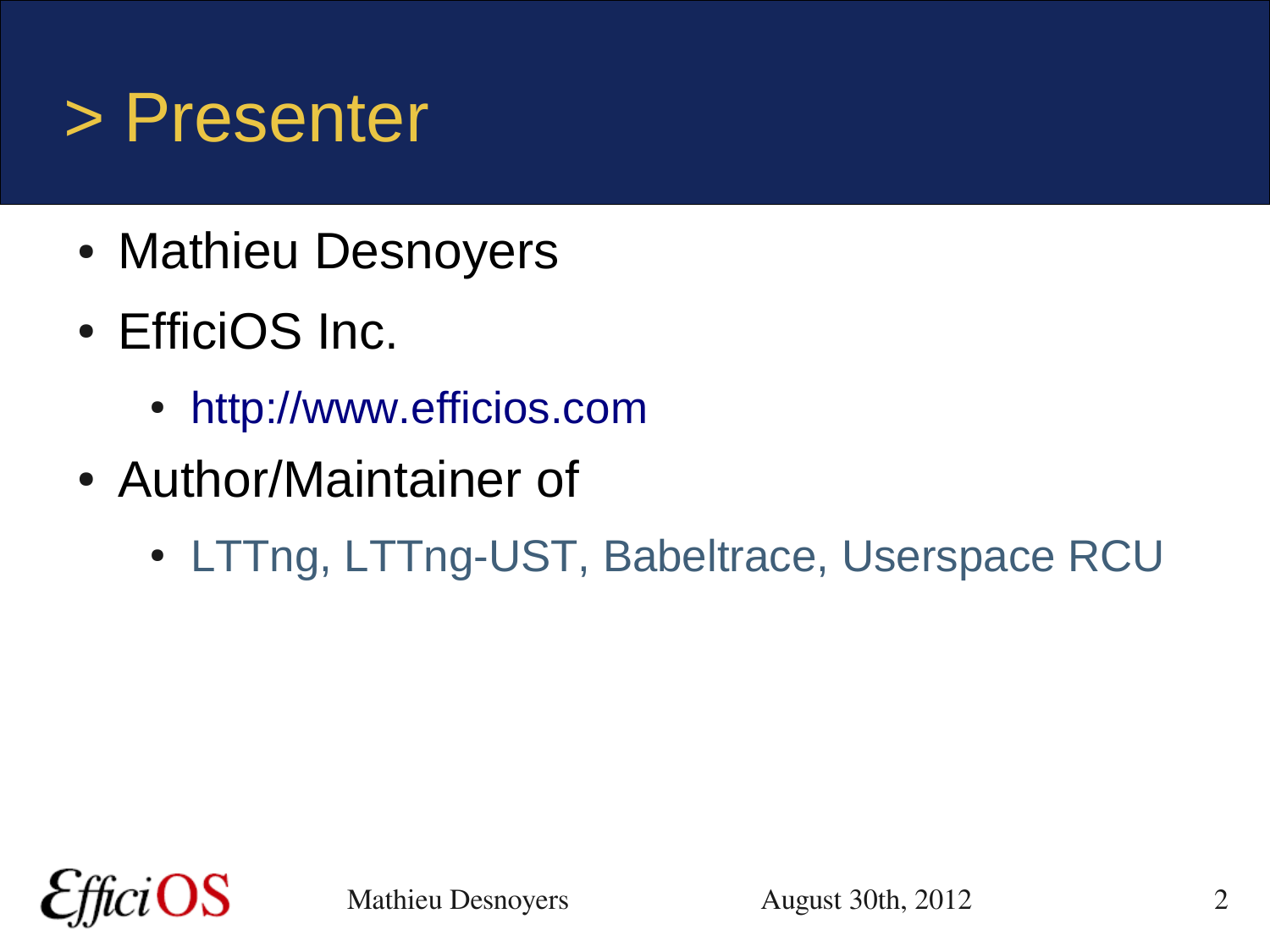

- Common Trace Format introduction & goals
- Trace Stream Description Language
- Overview of trace layout
- Collaboration
- Reference implementations
- Other tools based on CTF
- Areas to improve
- Conclusion

OS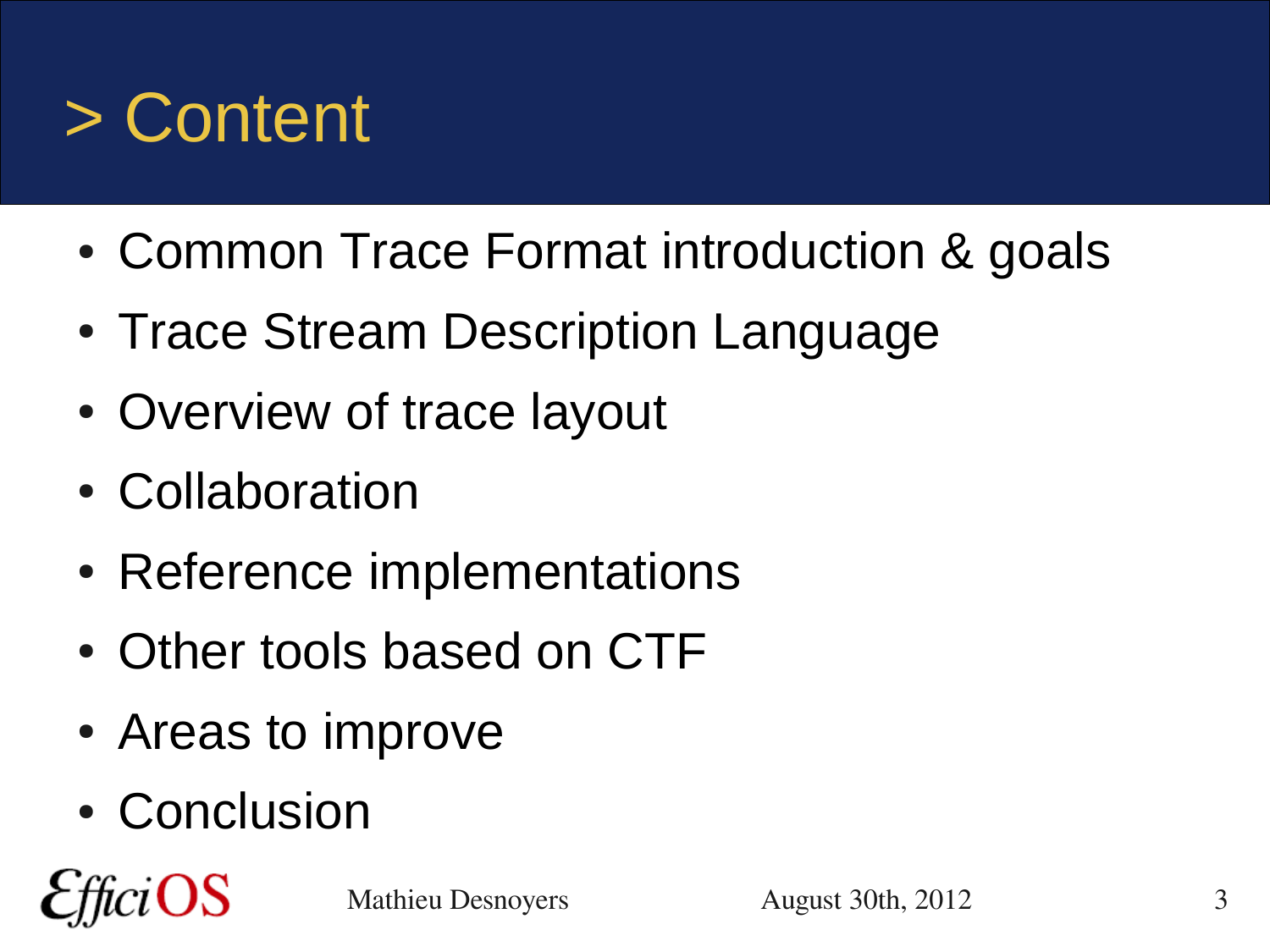### > Common Trace Format

- Targets system-wide and multi-system trace representation in a common format, for integrated analysis:
	- Software traces
		- Across multiple CPUs
		- Across the software stack (Hypervisor, kernel, library, applications)
	- Hardware traces
		- DSPs, device-specific tracing components.
		- GPUs.

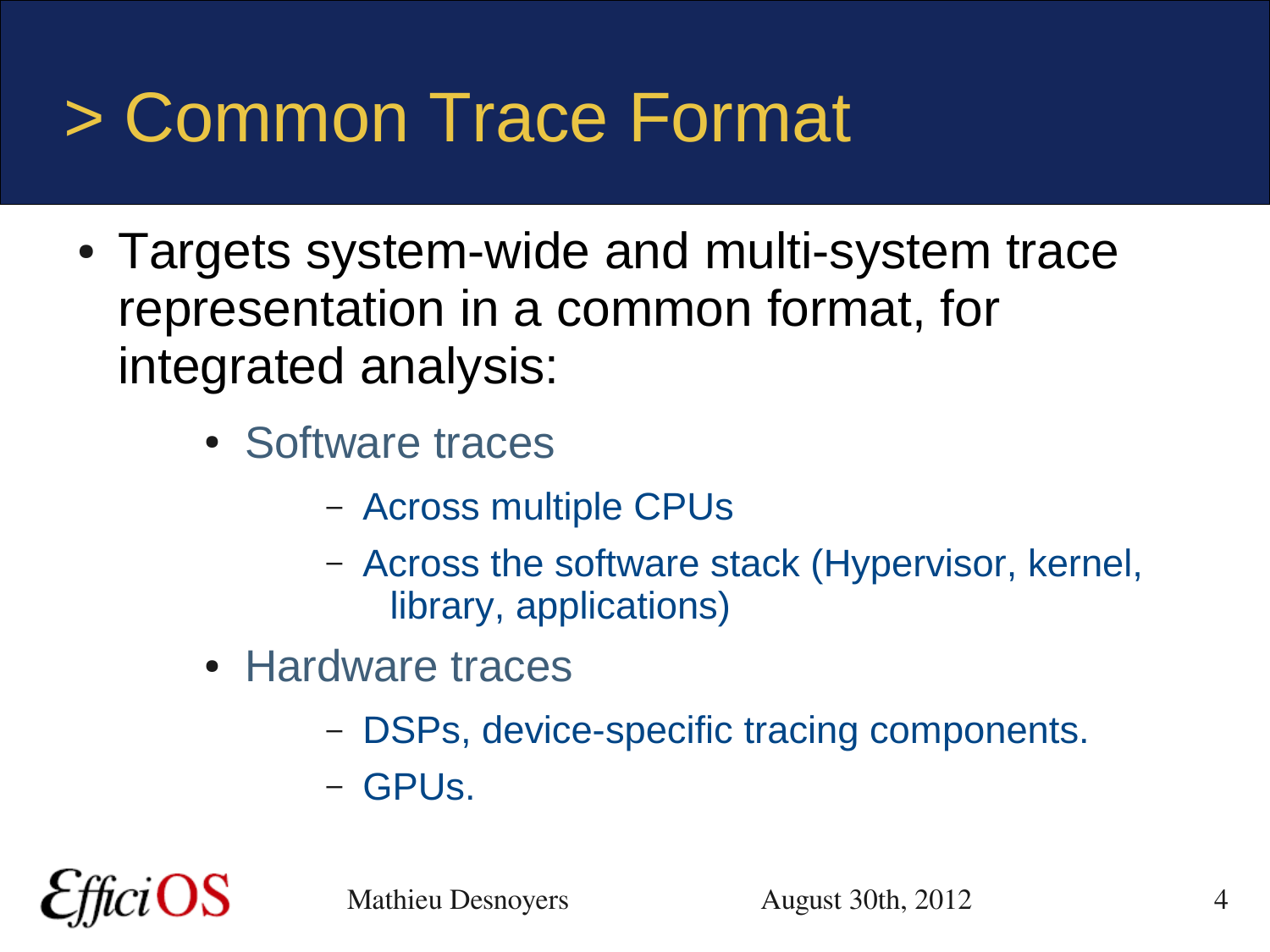# > Goals of the Common Trace Format (CTF)

- Portable,
- Compact,
- Configurable per-architecture to express layout required for speed,
- Transport independent: disk, network, serial port, memory,
- Usable on minimalistic DSPs as well as fullfeatured OS,
- Availability of flight recorder, OS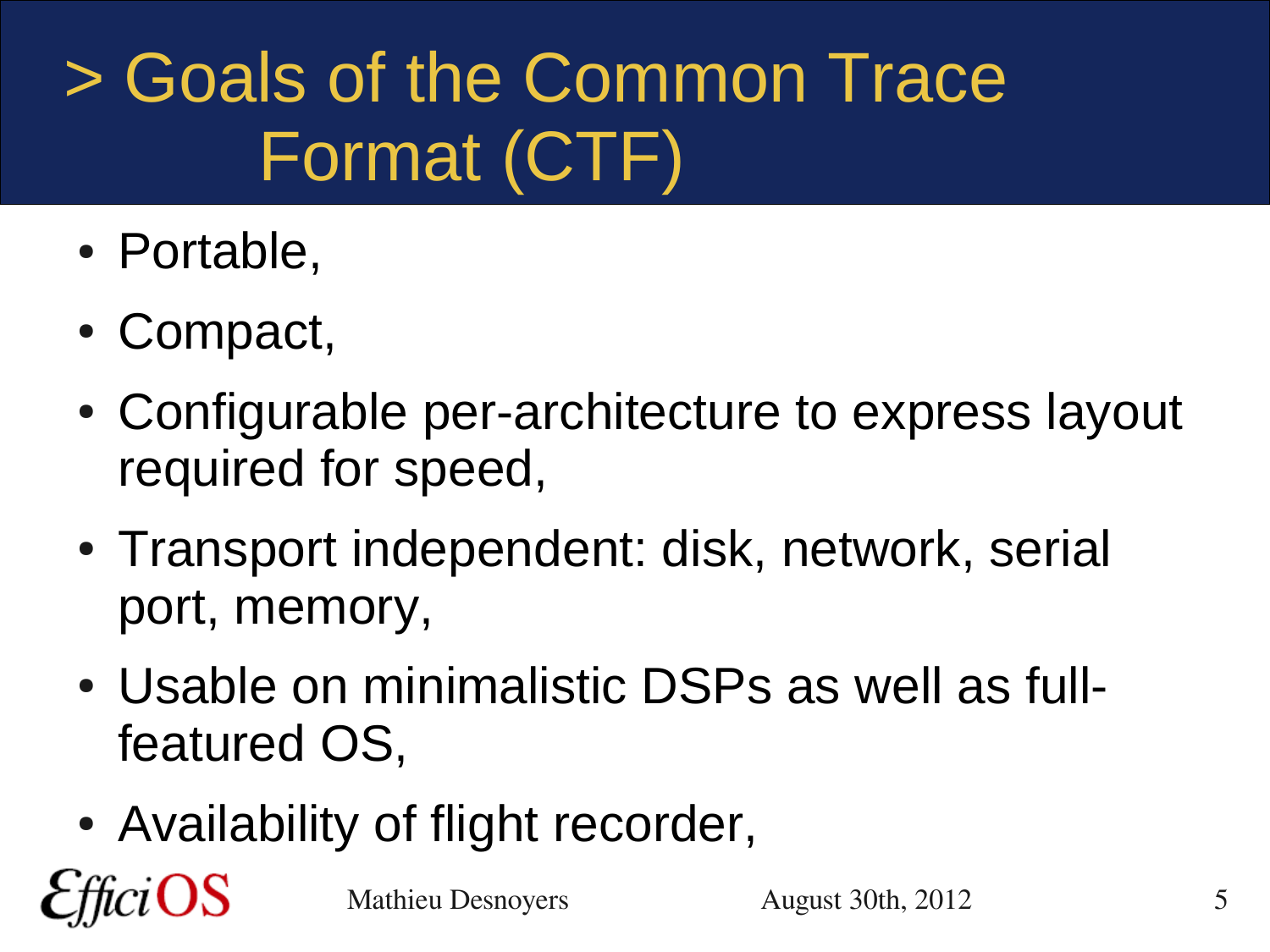# > Goals of the Common Trace Format (CTF) (continued)

- Buffers retrievable after crash,
- Support dynamically inserted instrumentation while tracing,
- Support per-cpu buffers, and many configurable streams.

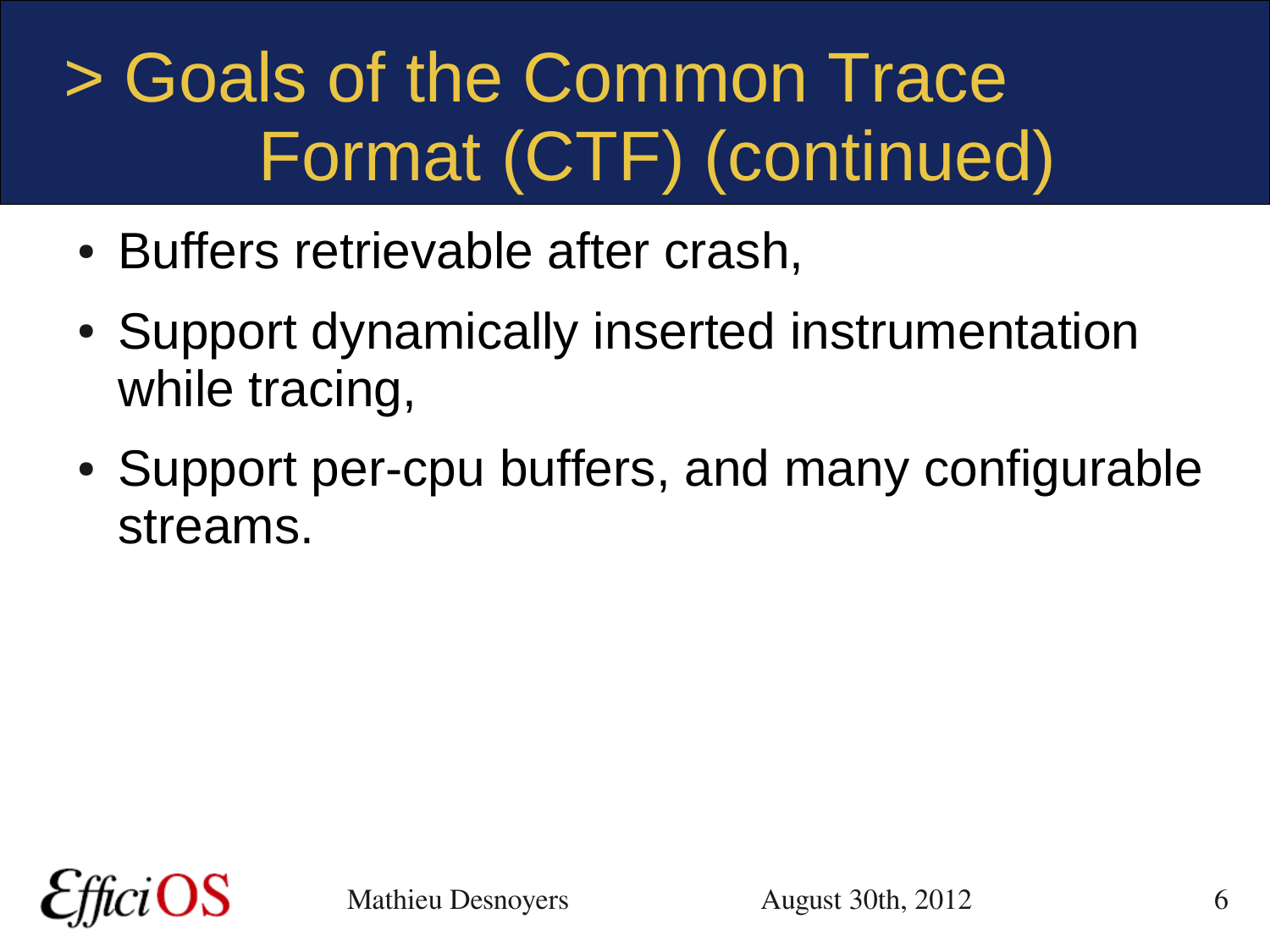# > What is CTF ?

- Self-described binary trace format
- Domain-specific language (DSL) for description of stream layout: TSDL (Trace Stream Description Language)
- Trace embeds its own description

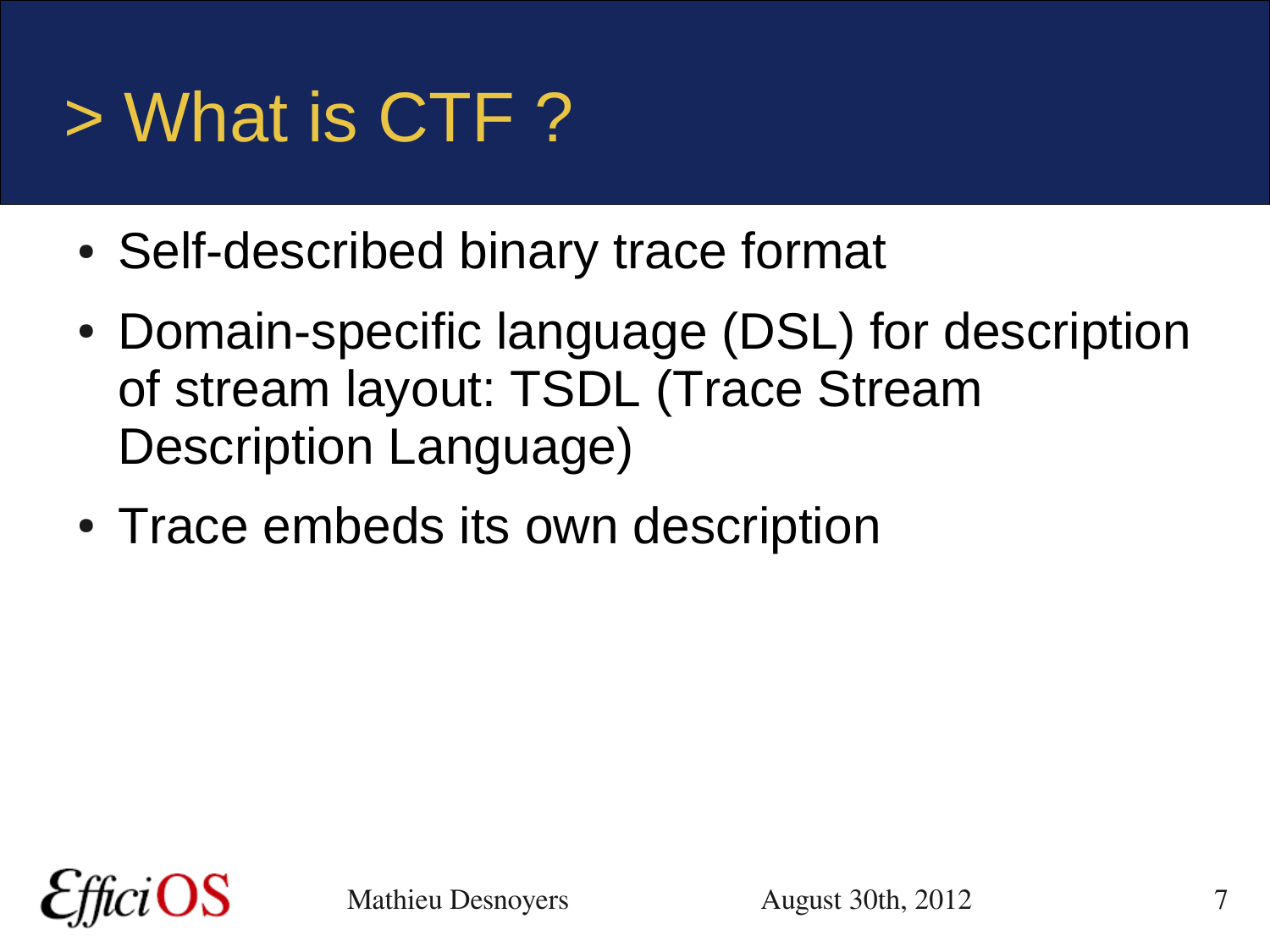# > TSDL Trace Description

• TSDL trace description entry:

```
trace {
    major = 1; minor = 8; uuid = "a116db0a-ad45-40a0-9f66-b195d79432a0";
    byte order = le;
    packet_header := struct {
         uint32 t magic; uint8 t uuid[16]; uint32 t stream id;
     };
};
```
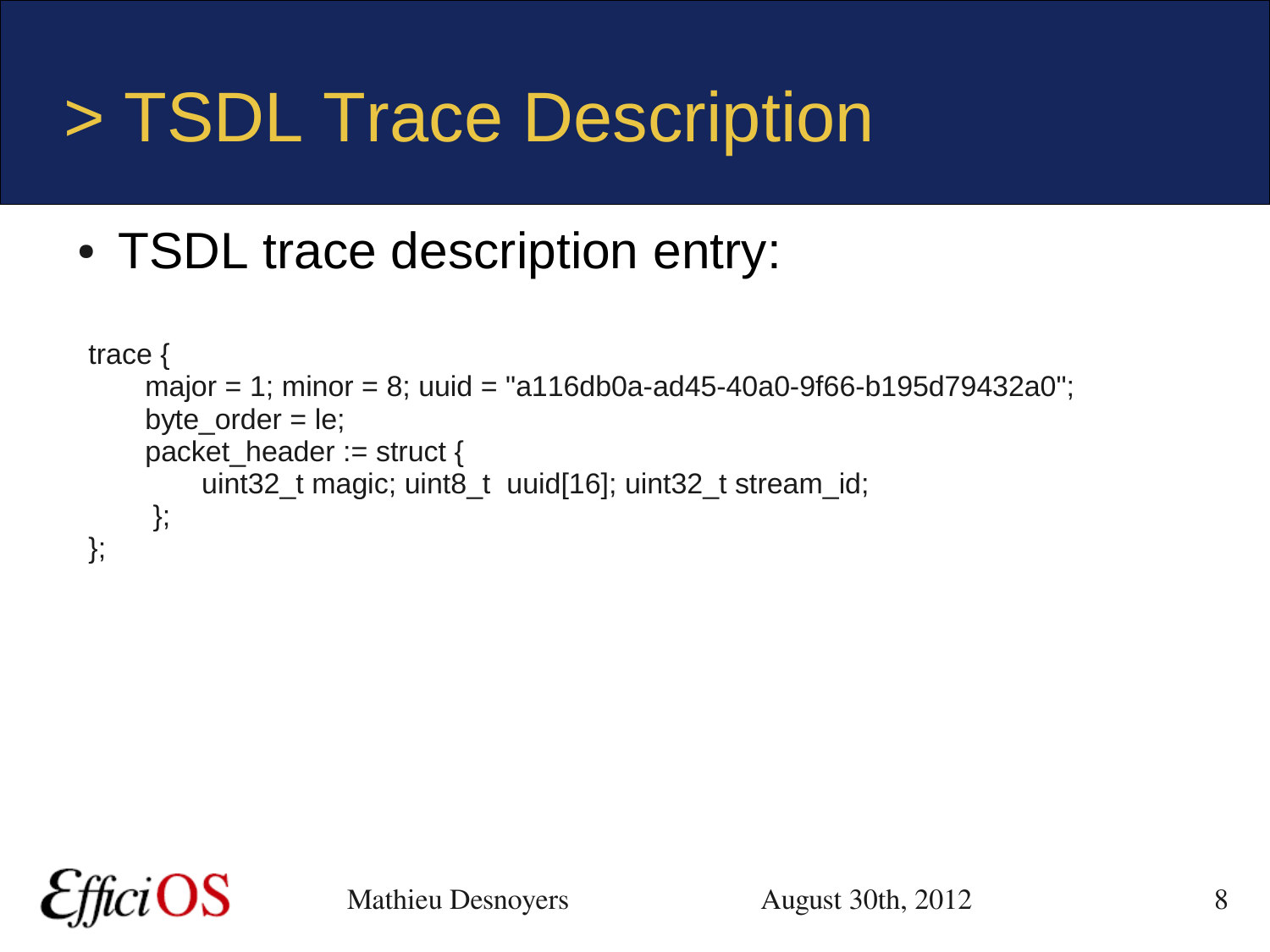# > TSDL Clock Description

• TSDL clock description entry:

```
clock {
    name = monotonic;
    uuid = "1fece6ff-a288-4a59-b750-07bef0d296f0";
    description = "Monotonic Clock";
    freq = 1000000000; /* Frequency, in Hz *//* clock value offset from Epoch is: offset * (1/freq) */
    offset = 1338755739325858212;
};
```

```
typealias integer {
    size = 64; align = 8; signed = false;
    map = clock.monotonic.value;
 := uint64 clock monotonic t;
```
iOS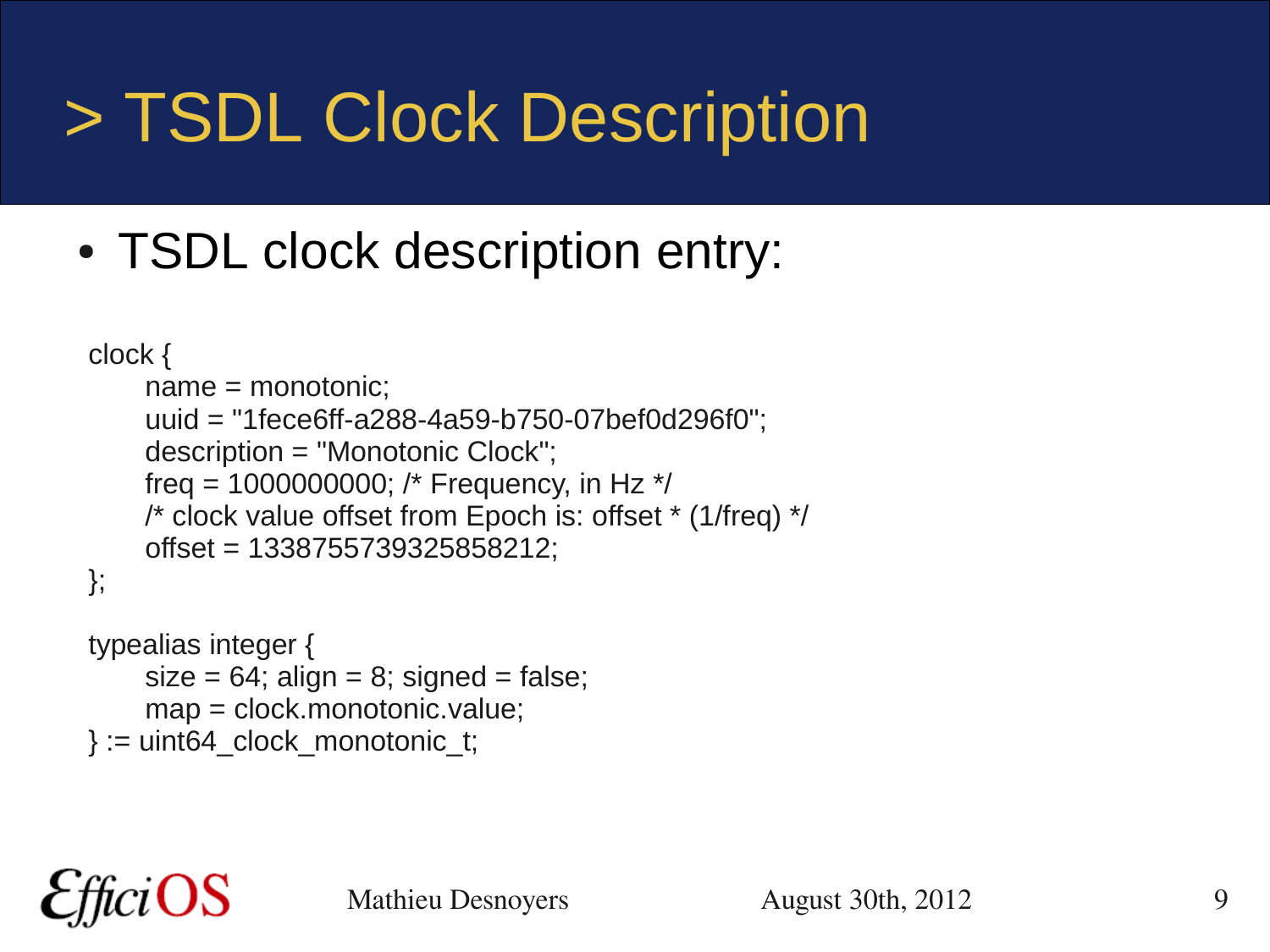# > TSDL Types

• TSDL type descriptions:

```
typealias integer { size = 64; align = 8; signed = false; } := uint64 t;
[...]
typealias integer { size = 27; align = 1; signed = false; } := uint27 t;
struct packet_context {
    uint64 clock monotonic_t timestamp_begin;
    uint64 clock monotonic t timestamp end;
    uint32 t events discarded; uint32 t content size; uint32 t packet size;
    uint32 t cpu id;
};
struct event header {
    uint64_t timestamp;
    uint32 t id;
} align(8);
```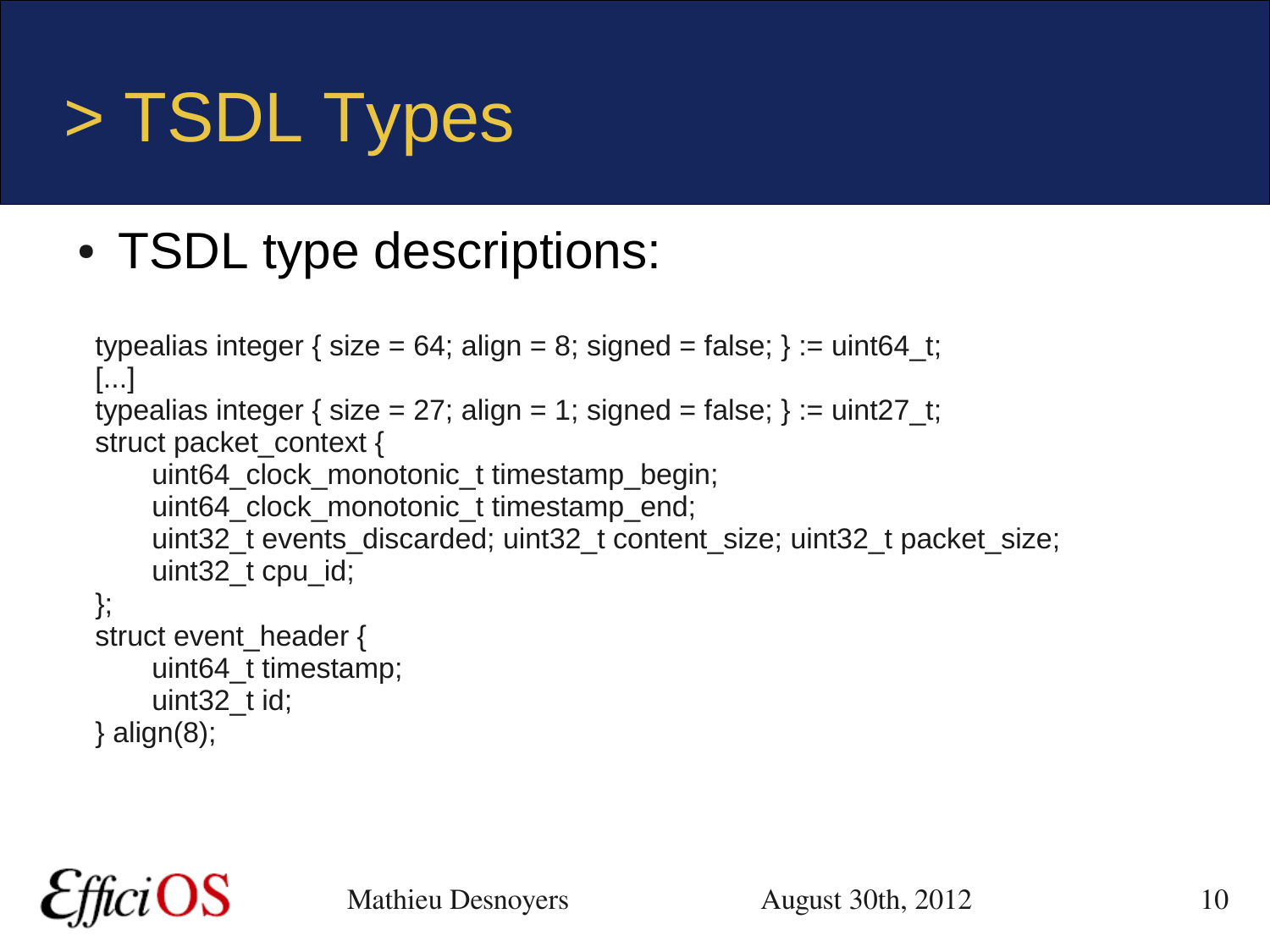# > TSDL Stream and Event

• TSDL stream and event descriptions:

```
stream {
    id = 0:
    event.header := struct event header;
    packet.context := struct packet context;
};
event {
    name = "ust_tests_hello:tptest"; id = 0; stream_id = 0; loglevel = 13;
    fields := struct { uint27_t _intfield; [...] };
};
```
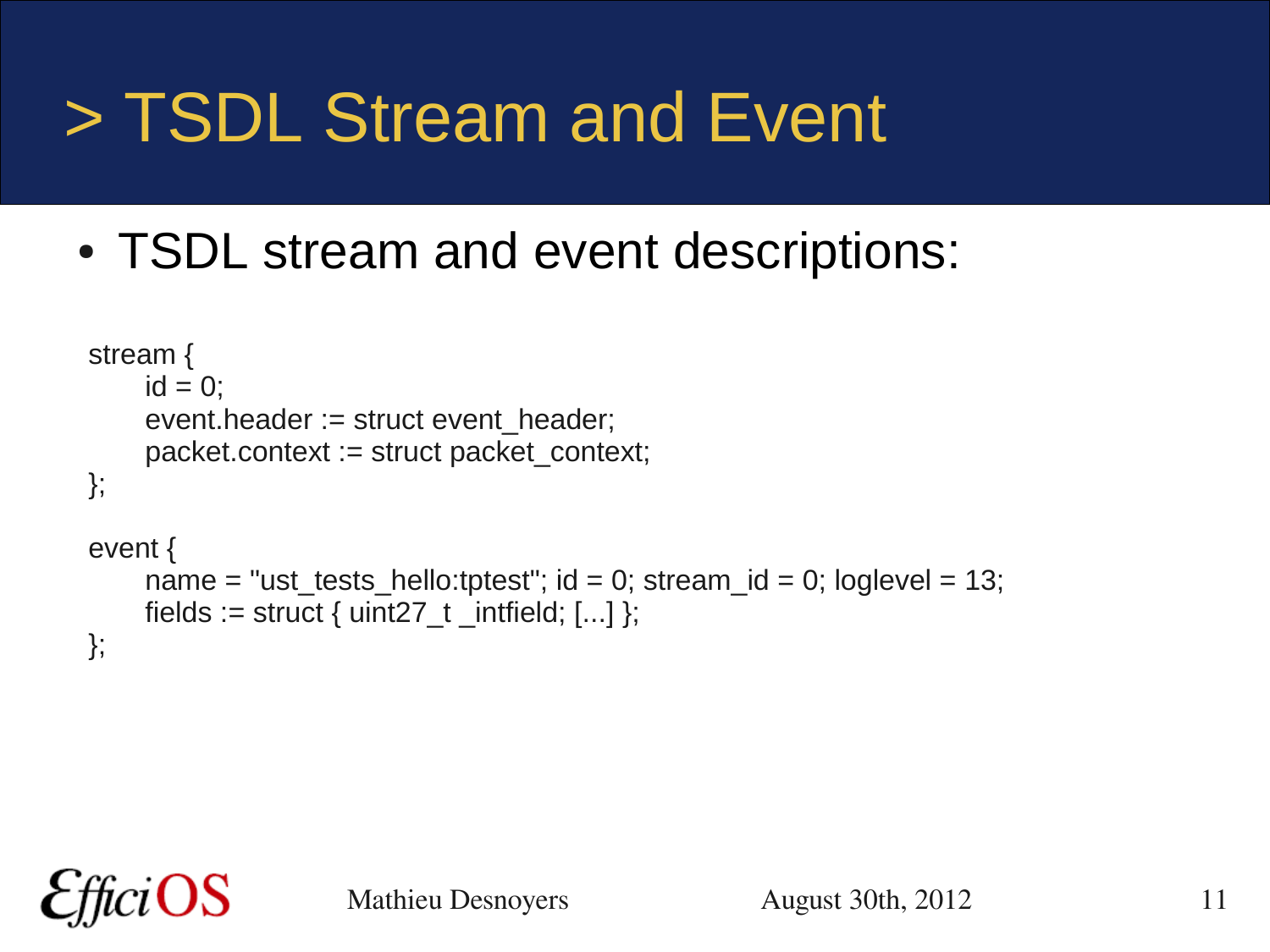# > CTF Diagram: Field Types



fici $\bf OS$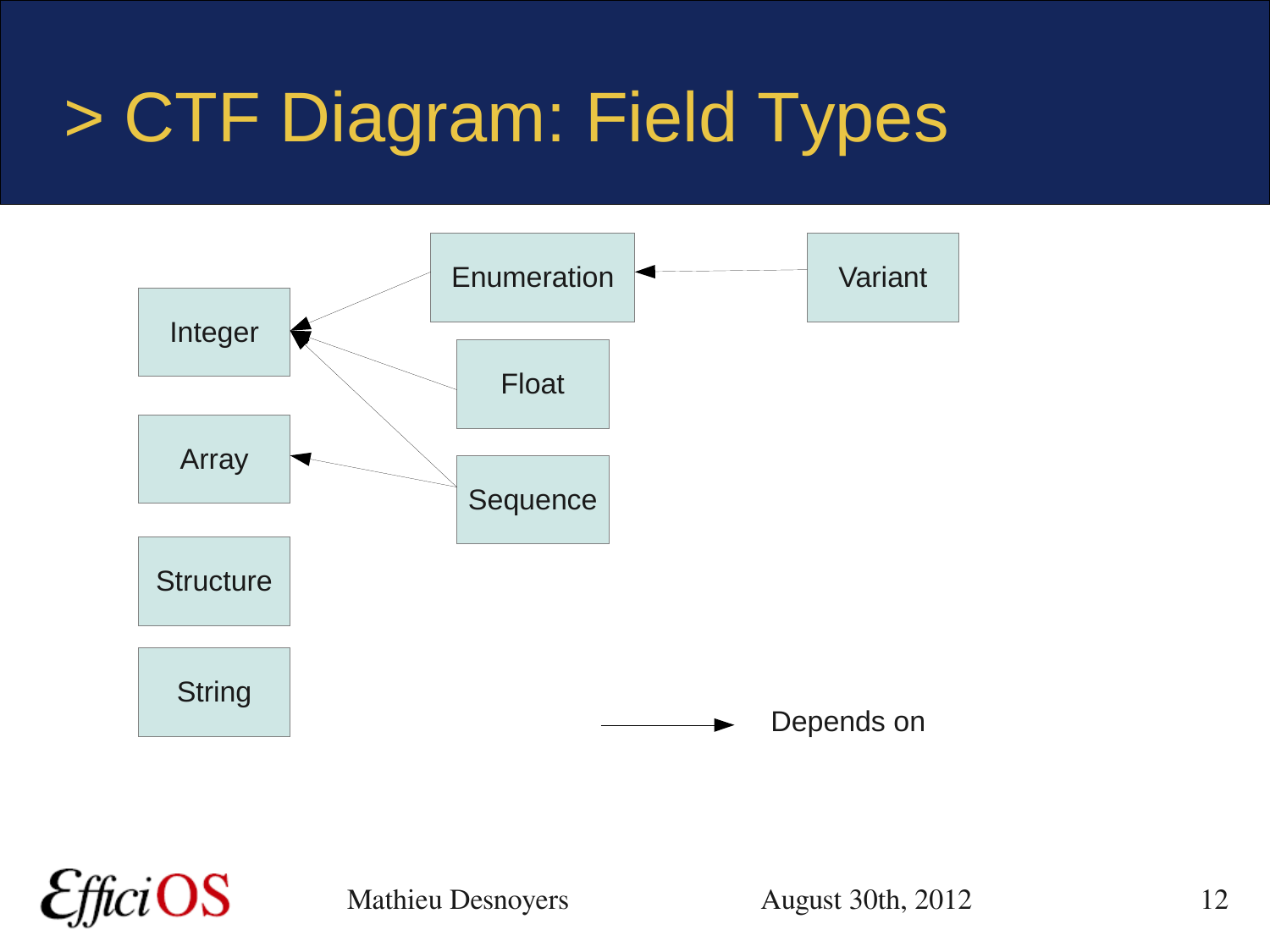## > CTF Diagram: Event Structure Example



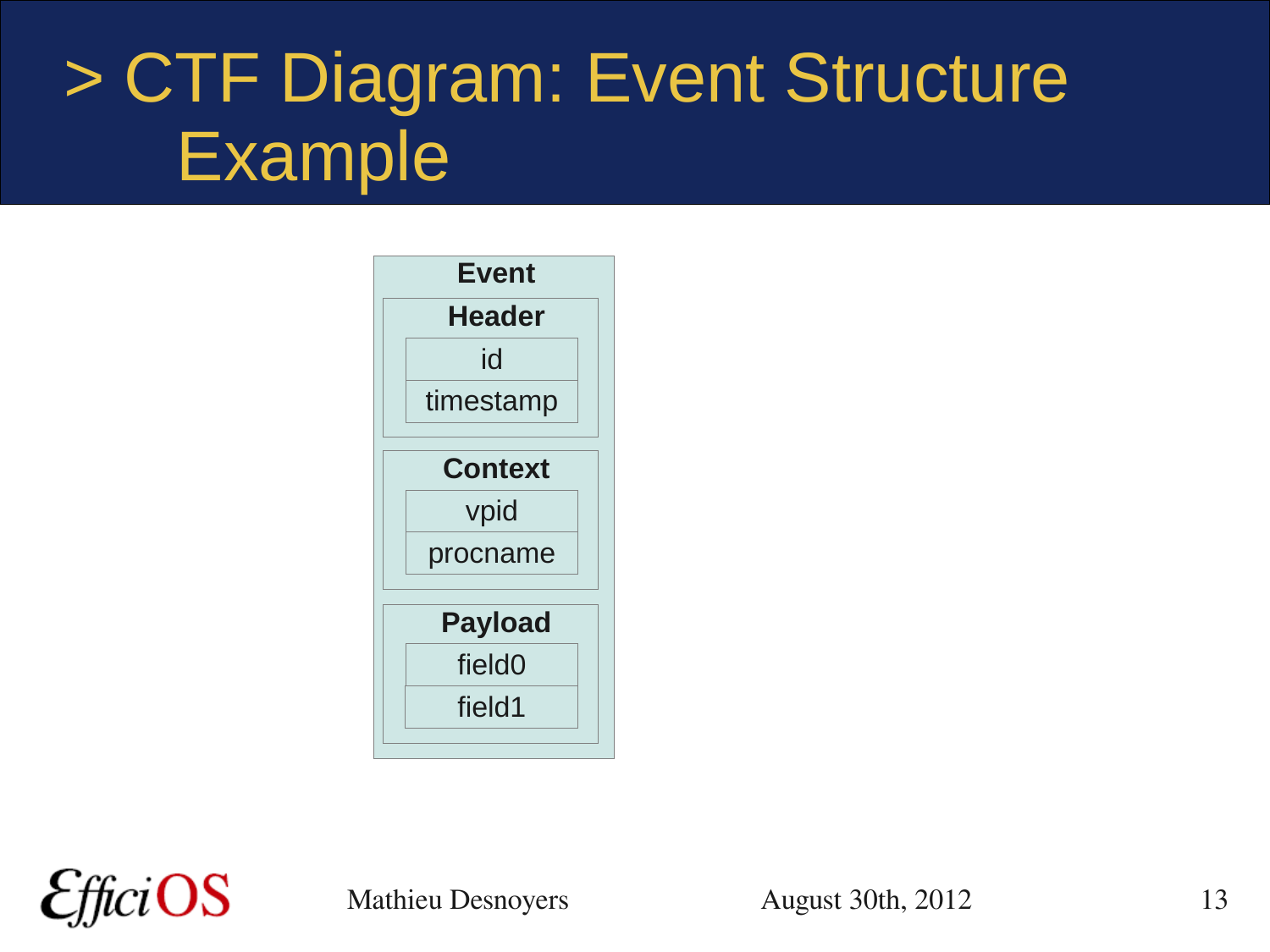## > CTF Diagram: Trace Structure



 $ci$ OS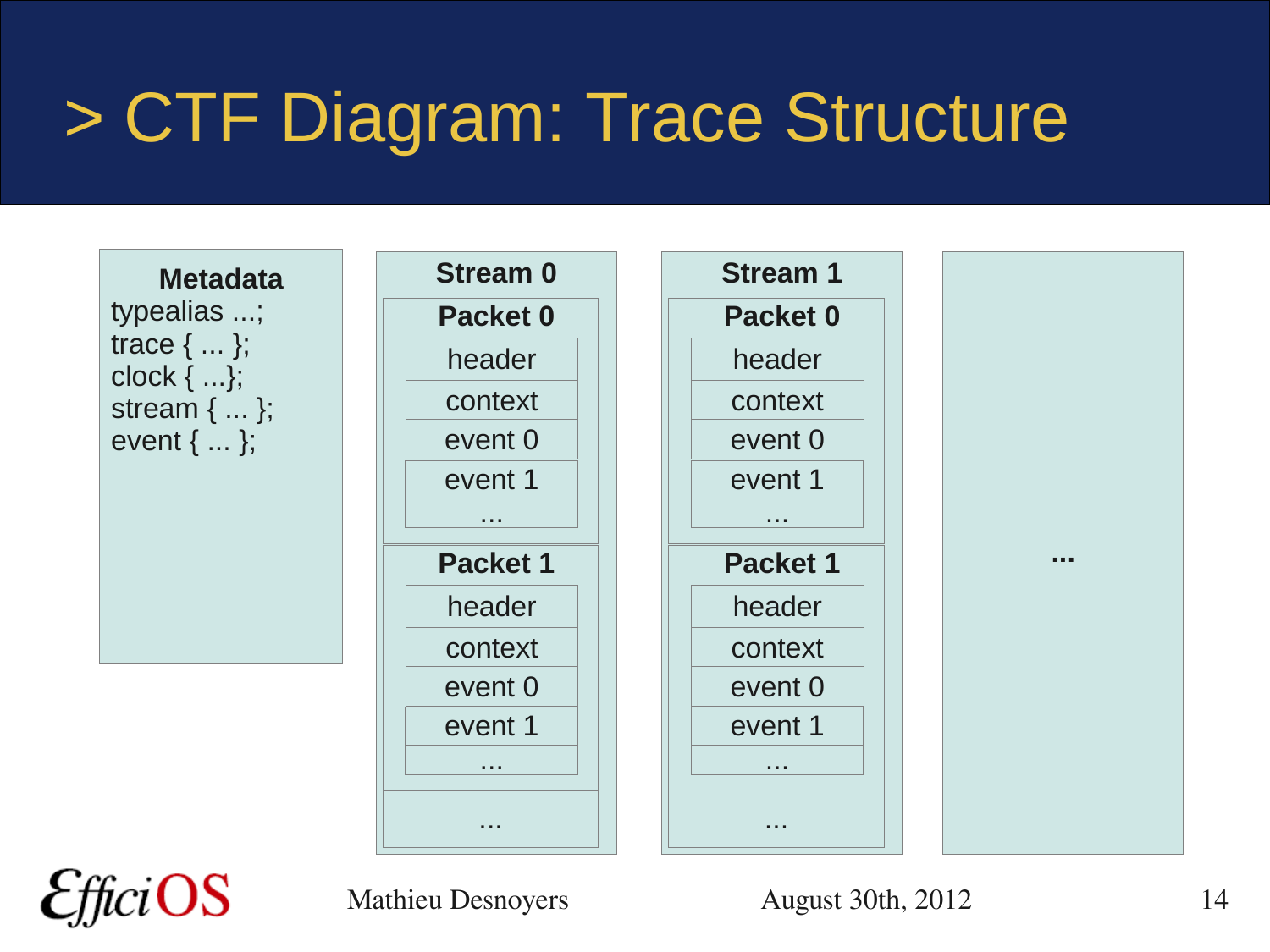### > CTF Diagram: Trace Structure

#### **Trace directory hierarchy:**



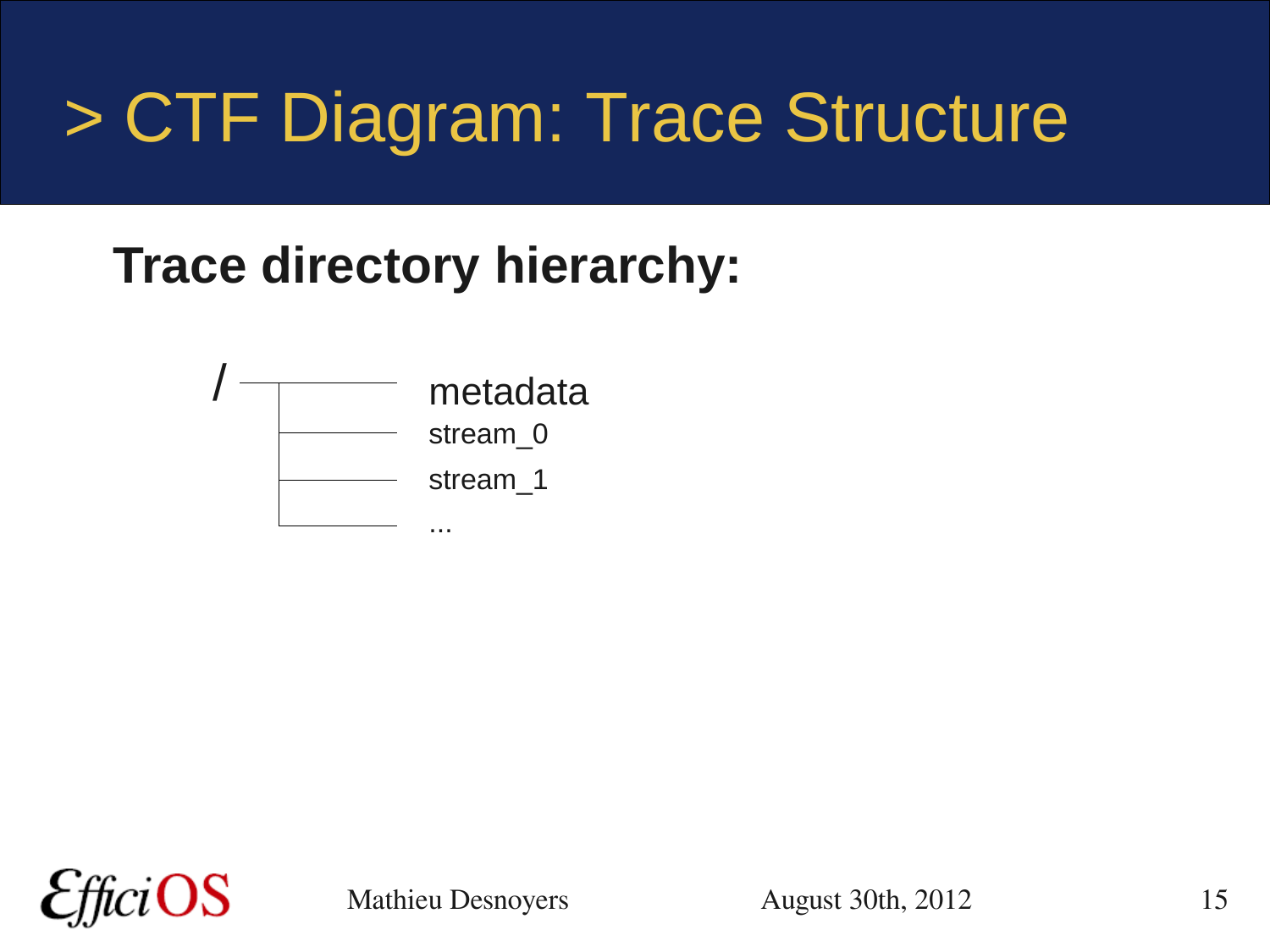# > CTF Diagram: Trace Collection

#### **Trace collection directory hierarchy:**

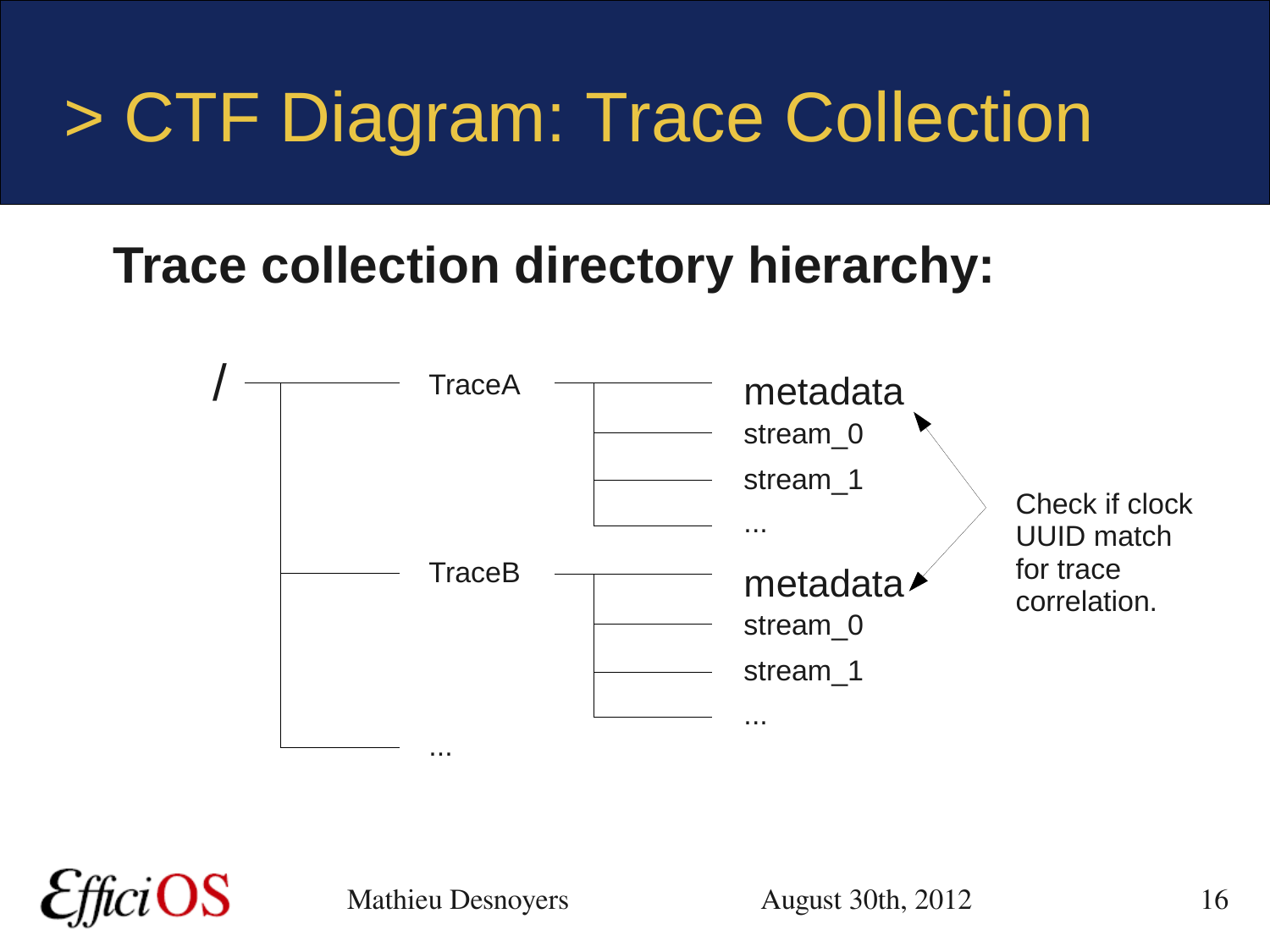# > Advanced Usage: Variant Type

```
struct event header compact {
     enum : uint5 t { compact = 0 ... 30, extended = 31 } id;
     variant \langleid\rangle {
           struct {
                uint27 clock monotonic t timestamp;
           } compact;
           struct {
                uint32 t id;
                uint64 clock monotonic t timestamp;
           } extended;
      } v;
} align(8);
```
OS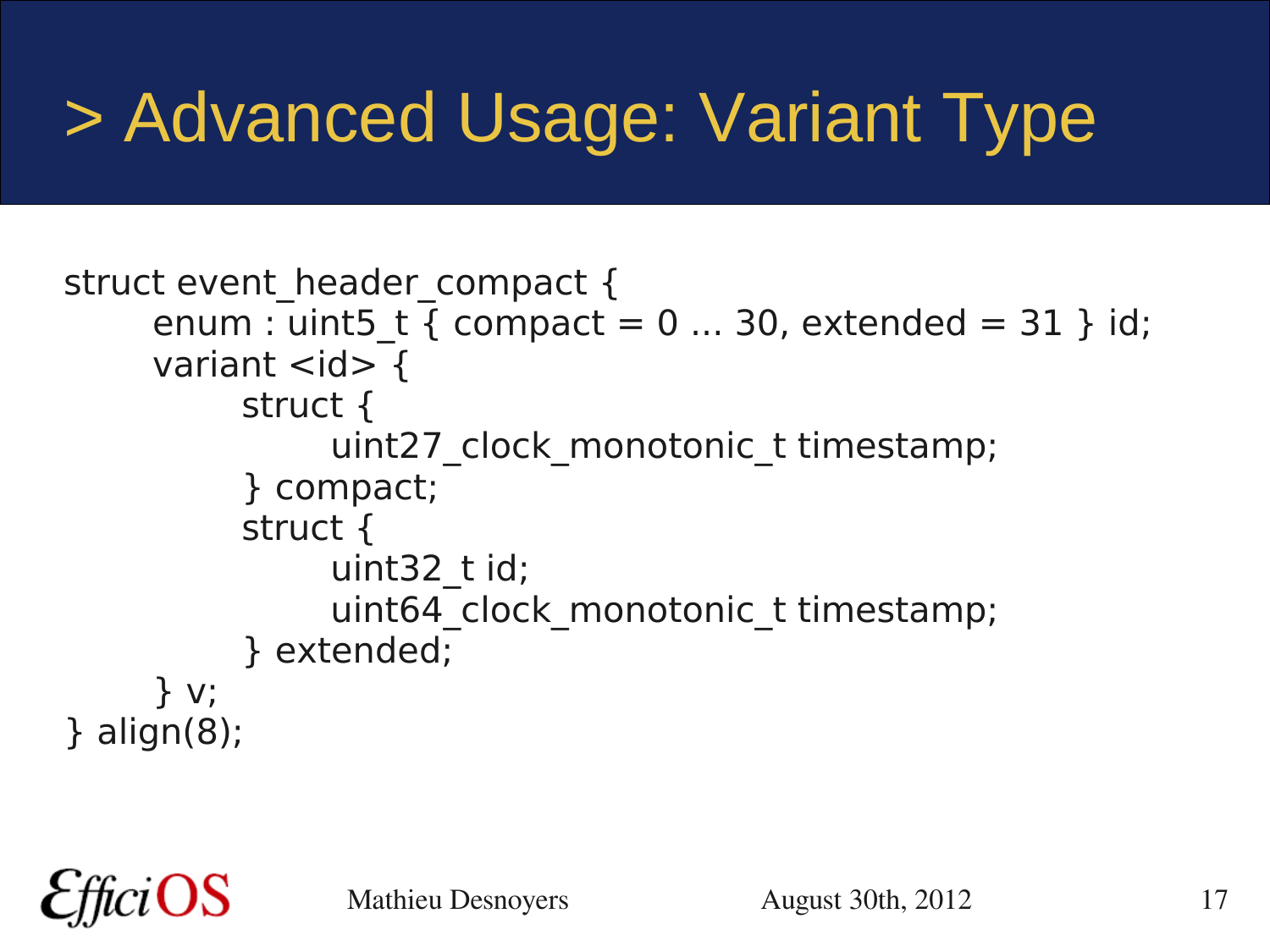# > Advanced Usage: Variant Type (2)

5-bit: values 0-30 select "compact" variant.

5-bit: value 31 selects "extended" variant.

3-bit padding: on this architecture, 32-bit and 64-bit integers are aligned on 8-bit.

|    | 0781516232431      |               |  |  |               |  |  | 0  7 8  15162324   |               |  |
|----|--------------------|---------------|--|--|---------------|--|--|--------------------|---------------|--|
| id | timestamp (27-bit) |               |  |  | $\mathsf{R}1$ |  |  | $id$ (32-bit)      |               |  |
|    |                    | vpid (32-bit) |  |  |               |  |  |                    |               |  |
|    |                    |               |  |  |               |  |  | timestamp (64-bit) |               |  |
|    |                    |               |  |  |               |  |  |                    | vpid (32-bit) |  |
|    |                    | event fields  |  |  |               |  |  |                    |               |  |
|    |                    |               |  |  |               |  |  |                    |               |  |
|    |                    |               |  |  |               |  |  | event fields       |               |  |

| 31 |     |              |                                                                   |
|----|-----|--------------|-------------------------------------------------------------------|
|    |     |              |                                                                   |
|    |     |              |                                                                   |
|    |     |              |                                                                   |
|    |     |              |                                                                   |
|    |     |              |                                                                   |
|    |     |              |                                                                   |
|    |     |              |                                                                   |
|    |     |              |                                                                   |
|    | 078 | event fields | 1516232431<br>$id(32-bit)$<br>timestamp (64-bit)<br>vpid (32-bit) |

 $iOS$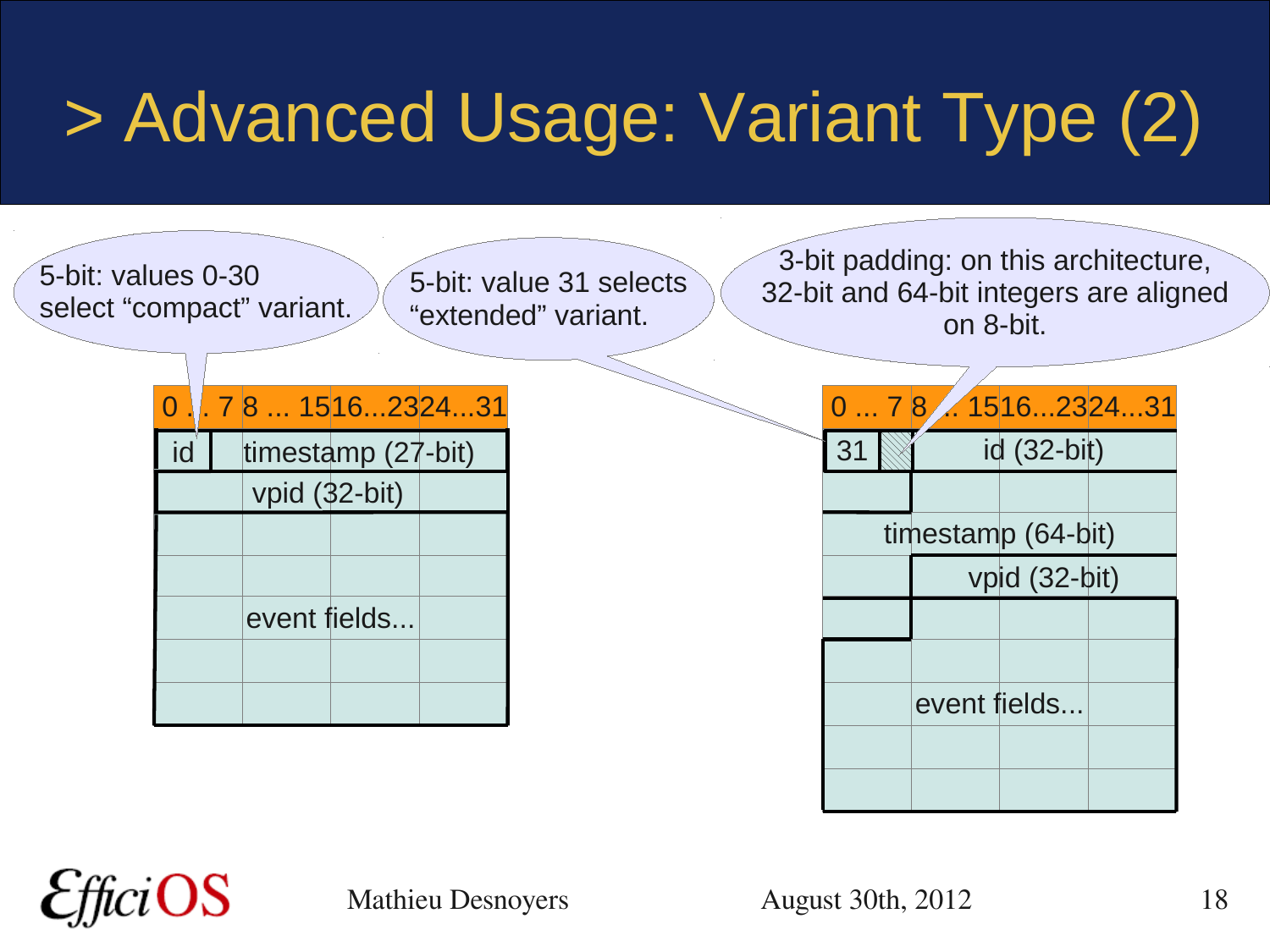# > Environment Description

#### env {

```
hostname = "thinkos";
 domain = "kernel";
systemane = "Linux";kernel release = "3.4-trunk-amd64";
kernel version = "#1 SMP Tue Jun 26 17:23:03 UTC 2012";
tracer name = "lttnq-modelles";tracer major = 2;
tracer minor = 0;
tracer patchlevel = 1;
```
};

 $ci$ OS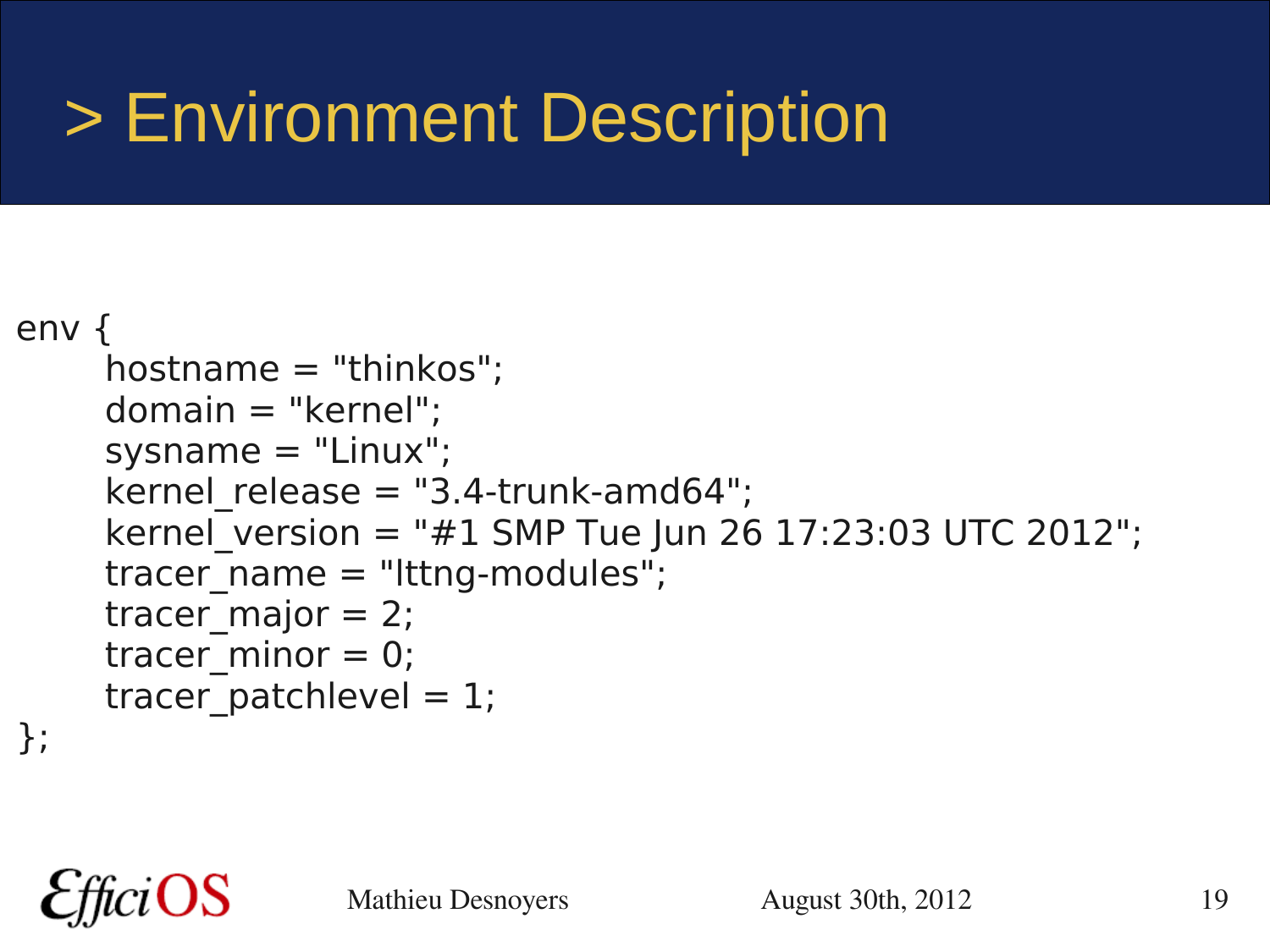# > Collaboration

- Trace format specification
	- Funded by
		- Linux Foundation CE Linux Forum and Ericsson
	- In collaboration with Multi-Core Association Tool Infrastructure Workgroup
		- Freescale, Mentor Graphics, IBM, IMEC, National Instruments, Nokia Siemens Networks, Samsung, Texas Instruments, Tilera, Wind River, University of Houston, Polytechnique Montréal, University of Utah.
	- Gathered feedback from Linux kernel developers and SystemTAP communities.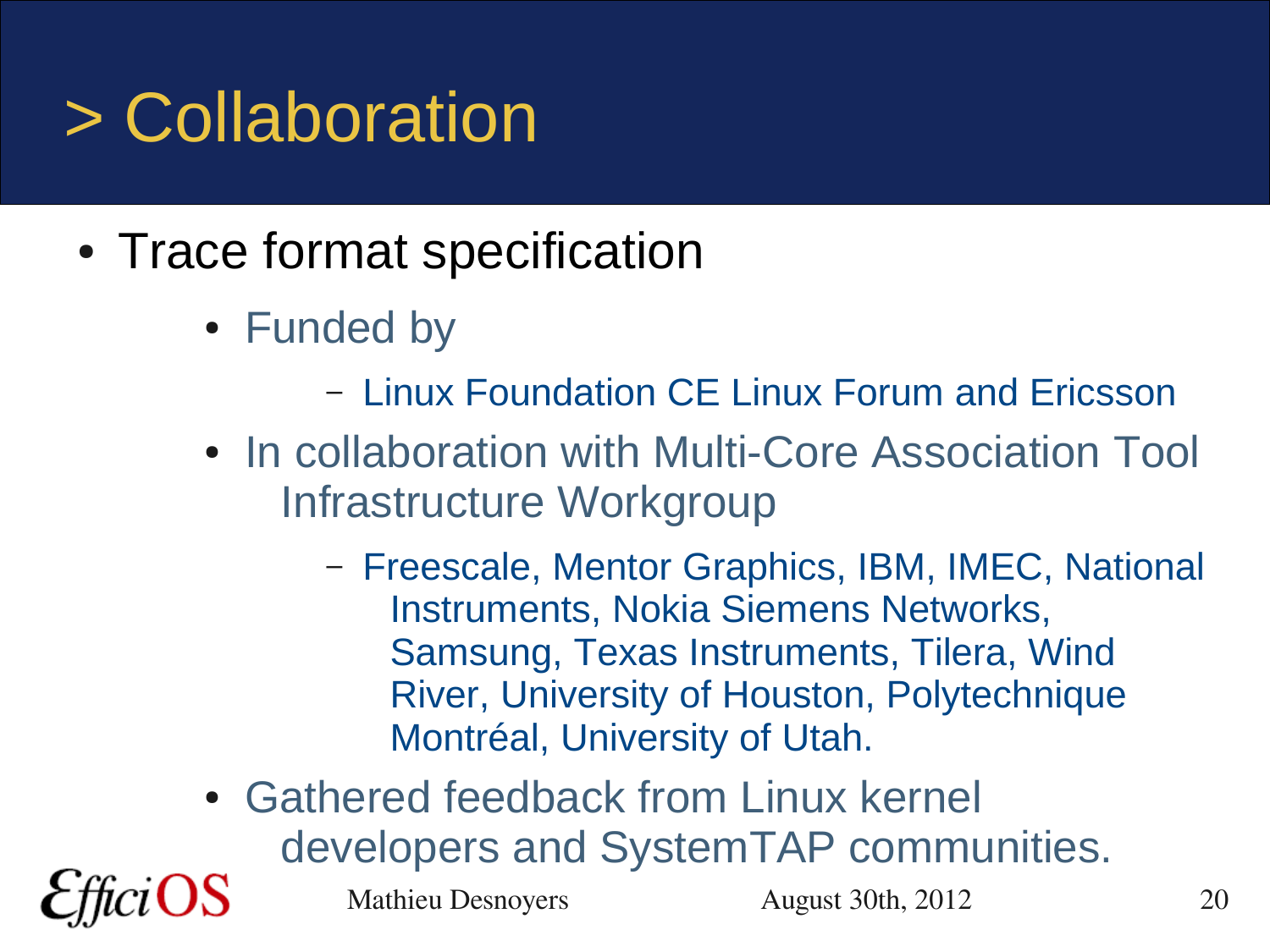# > Reference Implementations

- Babeltrace
	- Reference implementation trace conversion tool and read/seek API for trace collections.
	- Initially converts
		- From CTF to text
		- From dmesg text log to CTF
- LTTng kernel 2.0 and LTTng-UST 2.0
	- Native CTF producer reference implementation.
- Eclipse Tracing and Monitoring Framework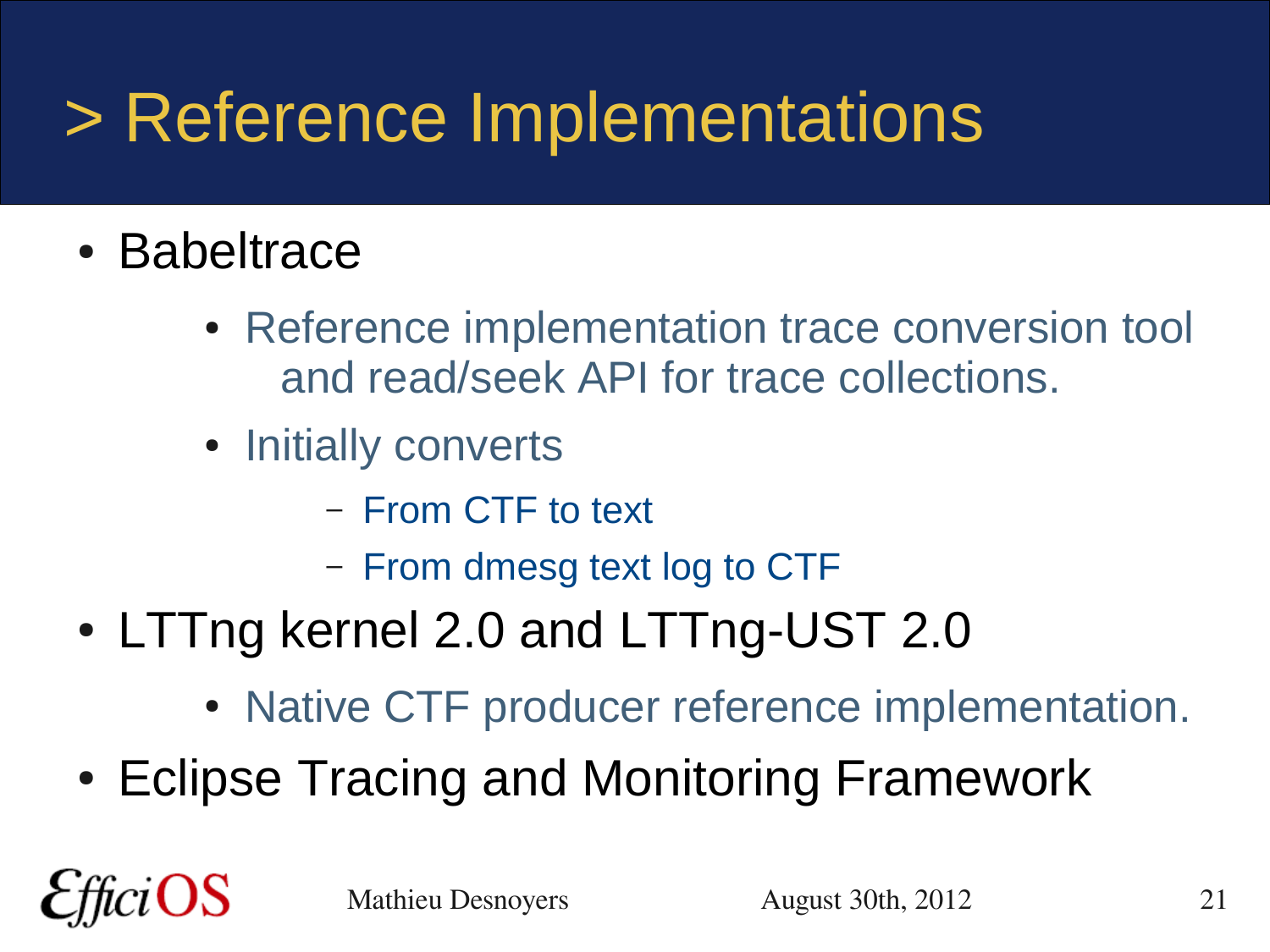# > Other tools based on CTF

- $\cdot$  GDB (coming in Q4 2012)
- Javeltrace (CTF generator)
- Proprietary converters (derived from Babeltrace)
- LTTngTop
- LTTV
- LTTng Studio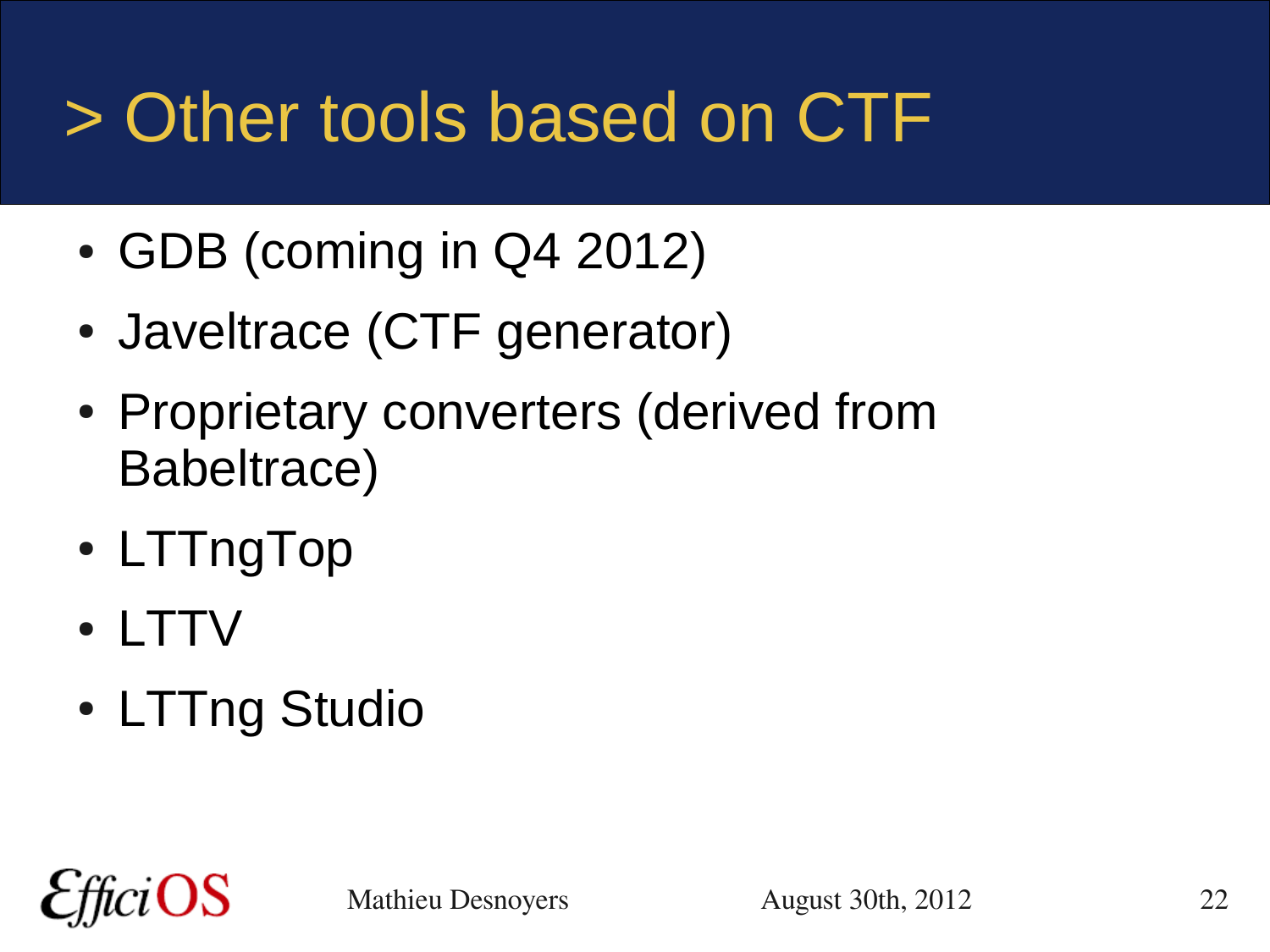### > Areas to Improve

- Support for clocks with varying frequency,
- Mandate some of the currently "suggested" fields,
- Extend CTF to include state change description along with events,
- Extend CTF to include categorization of events,
- Should we keep CTF minimalistic (limited to description of binary layout and clocks), or include high-level semantic information ?